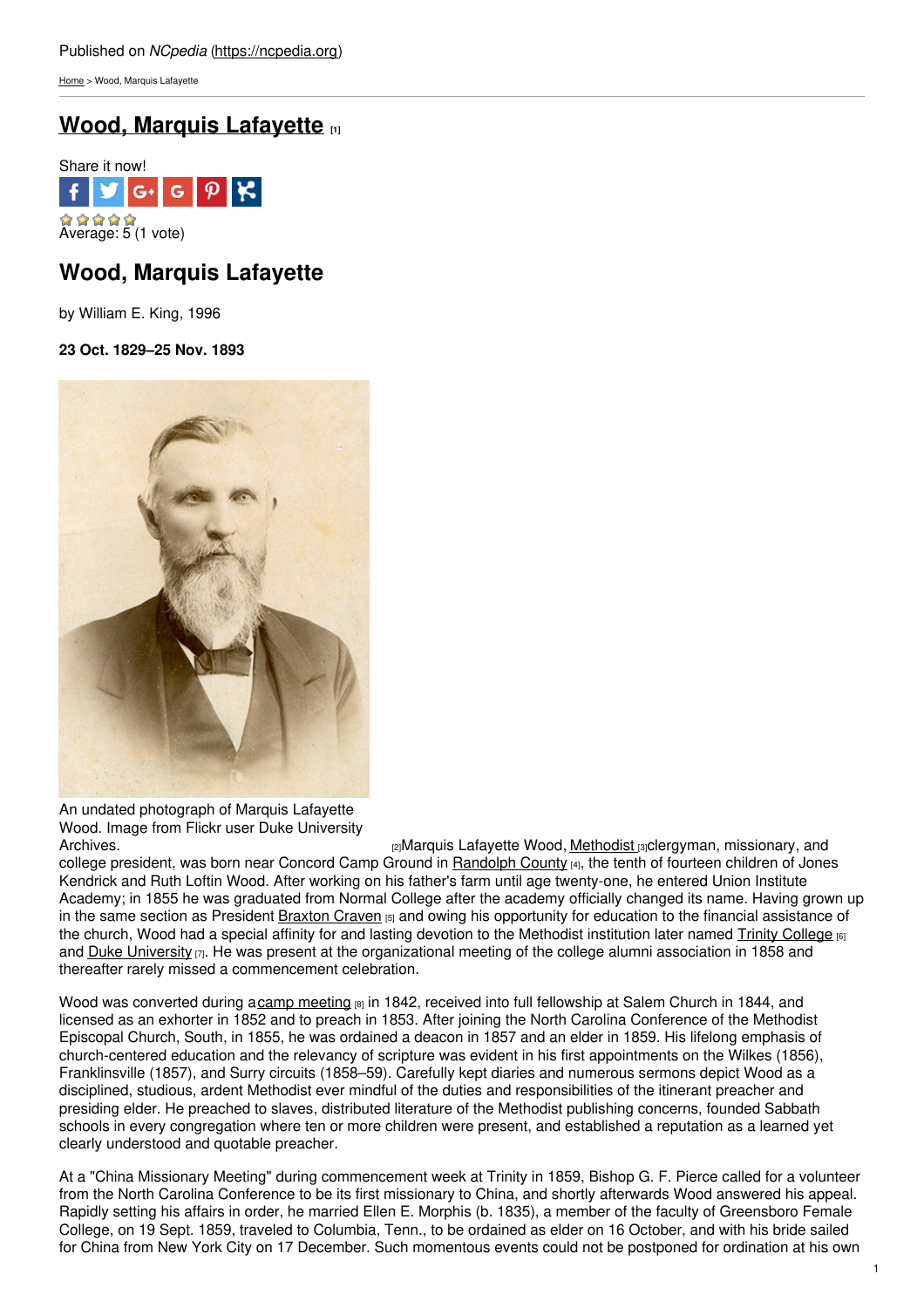### annual conference.

The seven-month voyage on the small sailing vessel,*Seaman's Bride*, was often grim despite the study of anatomy, geography, and church history and the companionship of another Methodist missionary couple from Georgia, Young J. Allen and his wife. Often going weeks without sighting land or even other vessels and after experiencing all manner of physical discomforts, it is little wonder that Wood sometimes recorded in his diary, "I feel dull physically, mentally, and spiritually today." The relief and excitement of arrival in Shanghai on 13 July 1860 soon gave way to uncertainties of another sort. Assignment of the young couples to Soochow and then Hang-chow was canceled because of the unsettled conditions due to the Tai-ping Rebellion, and then [Civil](https://ncpedia.org/civil-war) War [9] at home cut off all communication and support from their church. Weekly interdenominational services and social occasions and trips into the surrounding area when conditions permitted counterbalanced the dire circumstances, but eventually the Methodists had to double up in their residences to create rental property as well as seek secular employment for income. Wood, who assiduously studied Chinese and preached his first native-language sermon in December 1861, contributed to the support of the mission as a translator for cotton brokers and as editor of the newspaper *North China Herald*. He also served on the committee that compiled the *Union Hymn Book* for use in the native churches of the various missions.

Only a strong faith sustained Wood. At the close of 1864, "the saddest year of all my life," he wrote of the death of his wife in March after a severe illness; the forced separation of his children, Edwin then age three and a half and Charles age fourteen months, who were placed in the care of a missionary family in another city; the news of the death of his favorite and youngest brother, Virgil; the Civil War at home; and the growing financial crisis at the mission. Yet at the same time he recalled his covenant made in Salem Church over a decade earlier where he consecrated himself to God, "becoming willing to trust Him anywhere in the world—even in China." To Wood, God's acceptance of his life and sanctification of his soul made him "perfectly happy in his Savior's love" as he faced another uncertain year.

On 1 Feb. 1866 Wood and Allen received their first communication from the Home Mission Board, which stated that they would be supported financially. Nevertheless, personal affairs dictated Wood's return to the United States. On 5 December he and his children sailed on the *Antelope* bound for home via the Cape of Good Hope. On 20 Mar. 1867 they arrived in New York City, and by 12 April he visited his aged parents and renewed acquaintances in Randolph County. Rejoining his home conference Wood received appointments to the Mount Airey Station (1867–70), Iredell Circuit (1875– 76), Rockingham Station (1888–91), and St. John Station (1893). He also served as presiding elder for the Salisbury (1871–74), Greensboro (1877–79), Charlotte (1880–83), Shelby (1885–87), and Rockingham (1892) districts.

In November 1882 Trinity College faced a crisis on the death of Braxton Craven, its leader for over four decades, and in June 1883 the board of trustees asked Wood, a member of that body for ten years and perhaps Craven's closest friend in the conference, to be president. He accepted in an emotional speech, but soon, after a careful analysis of the condition of the college, he was cautioning that "all great enterprises require time and patience and labor and suffering and money." Despite diligent work and innovative attention to college-church relations, including holding district rallies where the first money ever was raised for endowment, Wood's greatest burden and disappointment was that the Methodists simply did not adequately support the college. When the annual conference meeting in December 1884 accepted the proposal of three wealthy laymen, John W. [Alspaugh](https://ncpedia.org/biography/alspaugh-john-wesley)  $_{[10]}$ , [James](https://ncpedia.org/biography/gray-james-alexander) A. Gray  $_{[11]}$ , and [Julian](https://ncpedia.org/biography/carr-julian-shakespeare) S. Carr  $_{[12]}$ , to serve as a Committee of Management to oversee the affairs of the college, Wood tendered his resignation.

Despite an "impossible task" and unpleasant intrigue for his position by a faculty member, Wood professed "abiding interest" in Trinity. Remaining on the board of trustees, he submitted the controversial and momentous resolution in 1889 calling for the removal of the college to Raleigh, a resolution that culminated in the relocation of the institution in Durham and the identity of the school with the philanthropy of the Duke family.

On 2 Mar. 1869 Wood married Carrie V. Pickett (1843–73) in Wilmington. They had three children: Francis Loftin, Thomas Pickett, and Margaret Graves. Widowed for the second time with young children, he married again on 29 Nov. 1875 in Statesville; his third wife was Mrs. Amanda Alford Robbins (1833–90), widow of Captain Julius Alexander Robbins, Confederate States of America.

Interested in church history, Wood carefully prepared a conference lecture on "Methodism: Its Rise, and Introduction into America; and into the Yadkin Valley, North Carolina." An active preacher he died in the parsonage at Gibson Station and was buried at Eastside Cemetery, Rockingham. In 1884 The [University](https://ncpedia.org/university-north-carolina-chapel-hi) of North Carolina [13] and [Rutherford](https://ncpedia.org/rutherford-college) College [14] awarded him D.D. degrees. He was a Royal Arch [Mason](https://ncpedia.org/freemasons) [15].

### **References:**

Samuel A. Ashe, ed., *Cyclopedia of Eminent and Representative Men of the Carolinas*, vol. 2 (1892).

Nora C. Chaffin, *Trinity College, 1839–1892* (1950).

Duke University, *Alumni Register*, August 1932.

*Journal, North Carolina Annual [Conference,](http://books.google.com/books?id=cdkpAAAAYAAJ&pg=RA5-PA43#v=onepage&q&f=false) Methodist Episcopal Church, South, 1893*(1894). [16]

Marquis Wood Lawrence, "The Life of Marquis Lafayette Wood as Shown By His Diary" (B.D. thesis, Duke University, 1930).